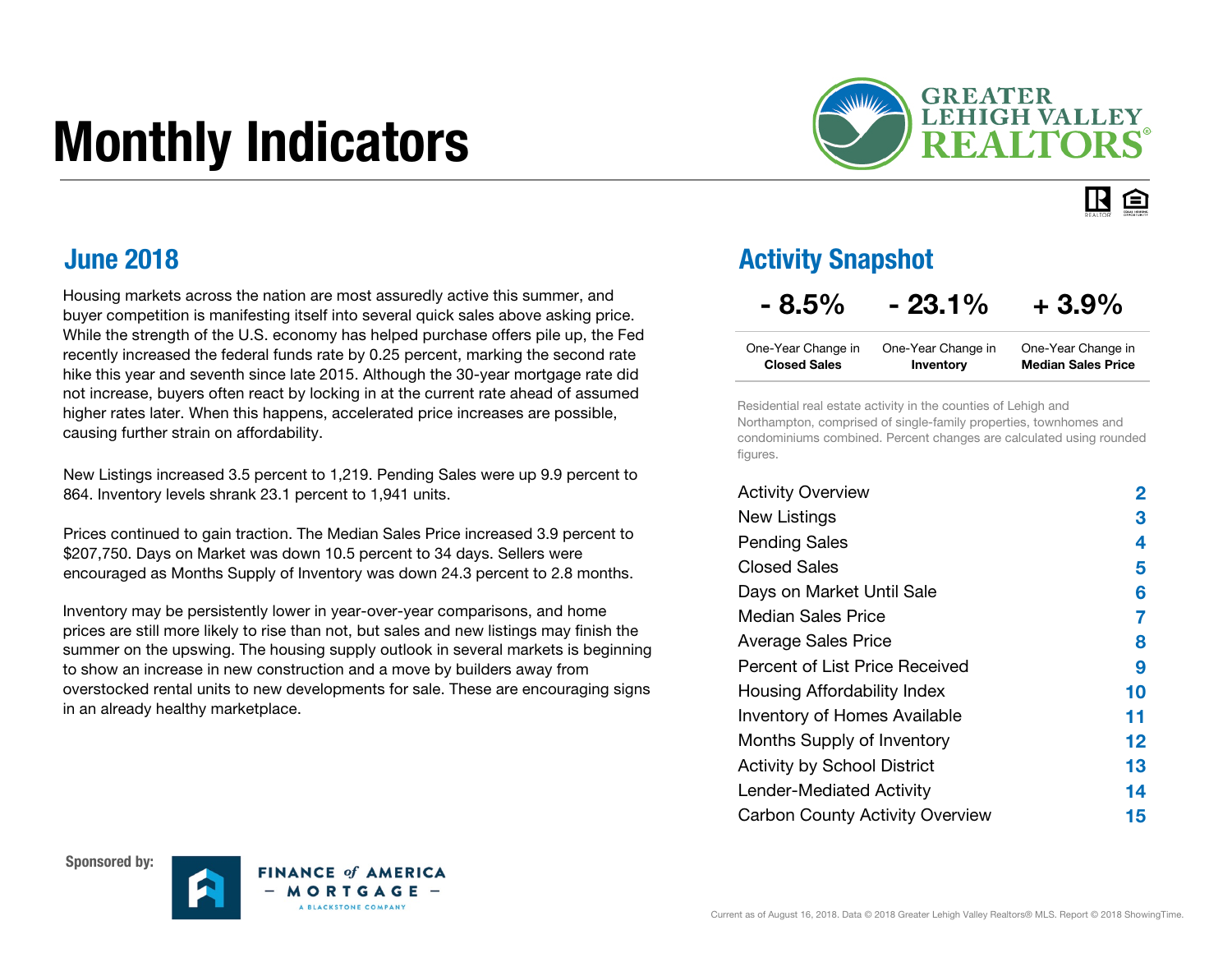### Activity Overview

Key metrics by report month and for year-to-date (YTD) starting from the first of the year.



| <b>Key Metrics</b>                 | <b>Historical Sparkbars</b>                | 6-2017    | $6 - 2018$ | <b>Percent Change from</b><br><b>Previous Year</b> |                | <b>YTD 2017 YTD 2018</b> | <b>Percent Change from</b><br><b>Previous Year</b> |
|------------------------------------|--------------------------------------------|-----------|------------|----------------------------------------------------|----------------|--------------------------|----------------------------------------------------|
| <b>New Listings</b>                | 6-2015<br>6-2018                           | 1,178     | 1,219      | $+3.5%$                                            | 6,403          | 6,004                    | $-6.2%$                                            |
| <b>Pending Sales</b>               | 6-2015<br>6-2016<br>6-2017<br>$6 - 2011$   | 786       | 864        | $+9.9%$                                            | 4,517          | 4,513                    | $-0.1%$                                            |
| <b>Closed Sales</b>                | 6-2015<br>6-2017<br>6-2018                 | 961       | 879        | $-8.5%$                                            | 3,986          | 3,818                    | $-4.2%$                                            |
| <b>Days on Market</b>              | $6 - 2015$<br>6-2016<br>6-2017<br>6-2018   | 38        | 34         | $-10.5%$                                           | 54             | 44                       | $-18.5%$                                           |
| <b>Median Sales Price</b>          | 6-2015<br>6-2016<br>6-2017<br>6-2018       | \$199,900 | \$207,750  | $+3.9%$                                            | \$179,900      | \$195,050                | $+8.4%$                                            |
| <b>Average Sales Price</b>         | 6-2015<br>6-2016<br>6-2017<br>6-2018       | \$232,579 | \$238,787  | $+2.7%$                                            | \$210,393      | \$226,885                | $+7.8%$                                            |
| <b>Pct. of List Price Received</b> | HП<br>6-2015<br>6-2016<br>6-2017<br>6-2018 | 98.2%     | 98.6%      | $+0.4%$                                            | 97.7%          | 98.3%                    | $+0.6%$                                            |
| <b>Housing Affordability Index</b> | 6-2015<br>6-2016<br>6-2017<br>6-2018       | 165       | 150        | $-9.1%$                                            | 183            | 160                      | $-12.6%$                                           |
| Inventory                          | $6 - 2015$<br>6-2016<br>6-2017<br>6-2018   | 2,523     | 1,941      | $-23.1%$                                           | $\overline{a}$ |                          |                                                    |
| <b>Months Supply</b>               | 6-2015<br>6-2016<br>6-2017<br>6-2018       | 3.7       | 2.8        | $-24.3%$                                           |                |                          |                                                    |



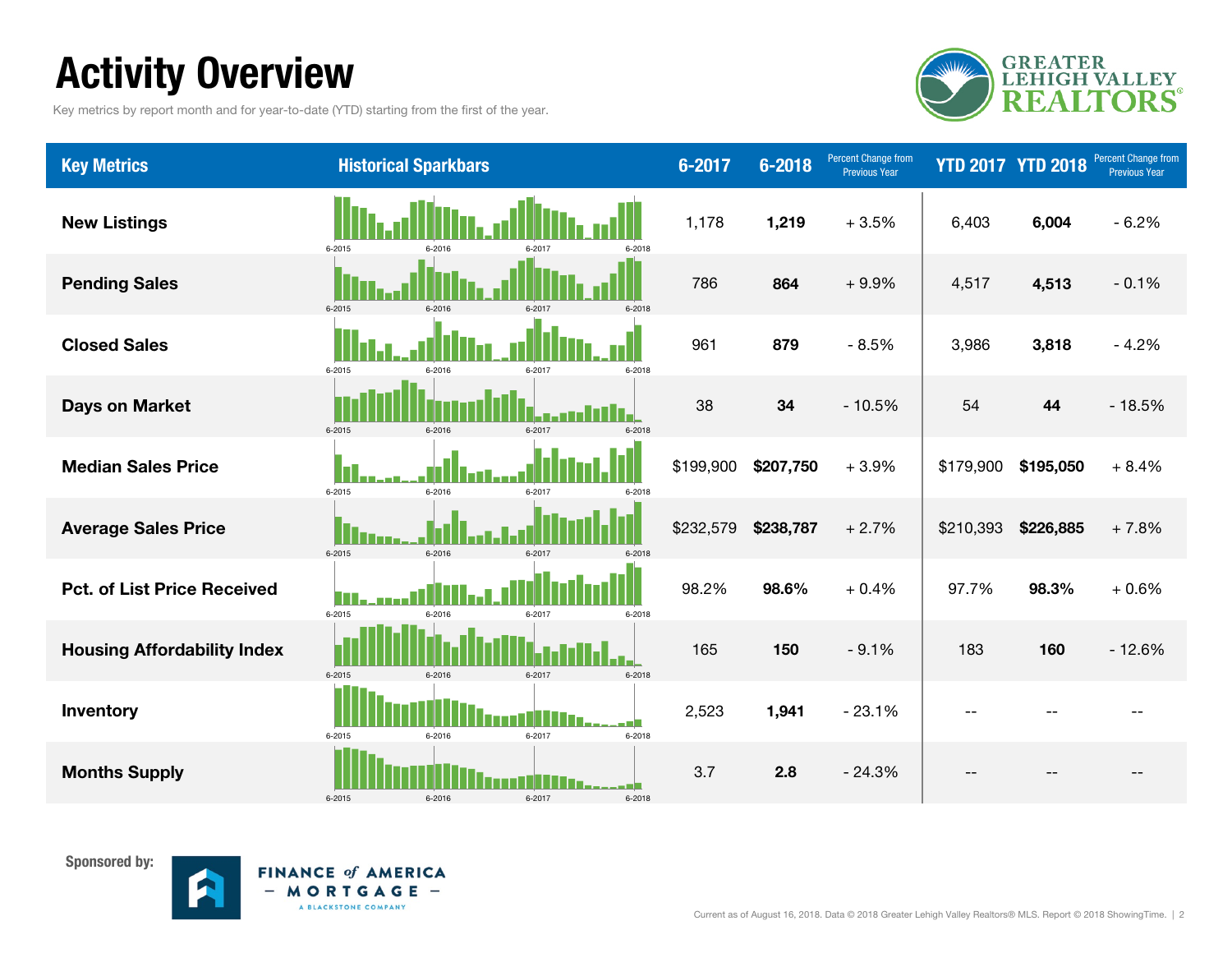### New Listings

A count of the properties that have been newly listed on the market in a given month.





| <b>New Listings</b> |       | Prior Year | <b>Percent Change</b> |
|---------------------|-------|------------|-----------------------|
| <b>July 2017</b>    | 1,079 | 1,104      | $-2.3%$               |
| August 2017         | 1,030 | 1,052      | $-2.1%$               |
| September 2017      | 994   | 912        | $+9.0%$               |
| October 2017        | 886   | 908        | $-2.4%$               |
| November 2017       | 717   | 678        | $+5.8%$               |
| December 2017       | 453   | 499        | $-9.2%$               |
| January 2018        | 750   | 757        | $-0.9\%$              |
| February 2018       | 732   | 820        | $-10.7%$              |
| March 2018          | 892   | 1,083      | $-17.6%$              |
| April 2018          | 1,200 | 1,249      | $-3.9\%$              |
| May 2018            | 1,211 | 1,316      | $-8.0\%$              |
| <b>June 2018</b>    | 1,219 | 1,178      | $+3.5%$               |
| 12-Month Avg        | 930   | 963        | $-3.4%$               |

#### Historical New Listings by Month



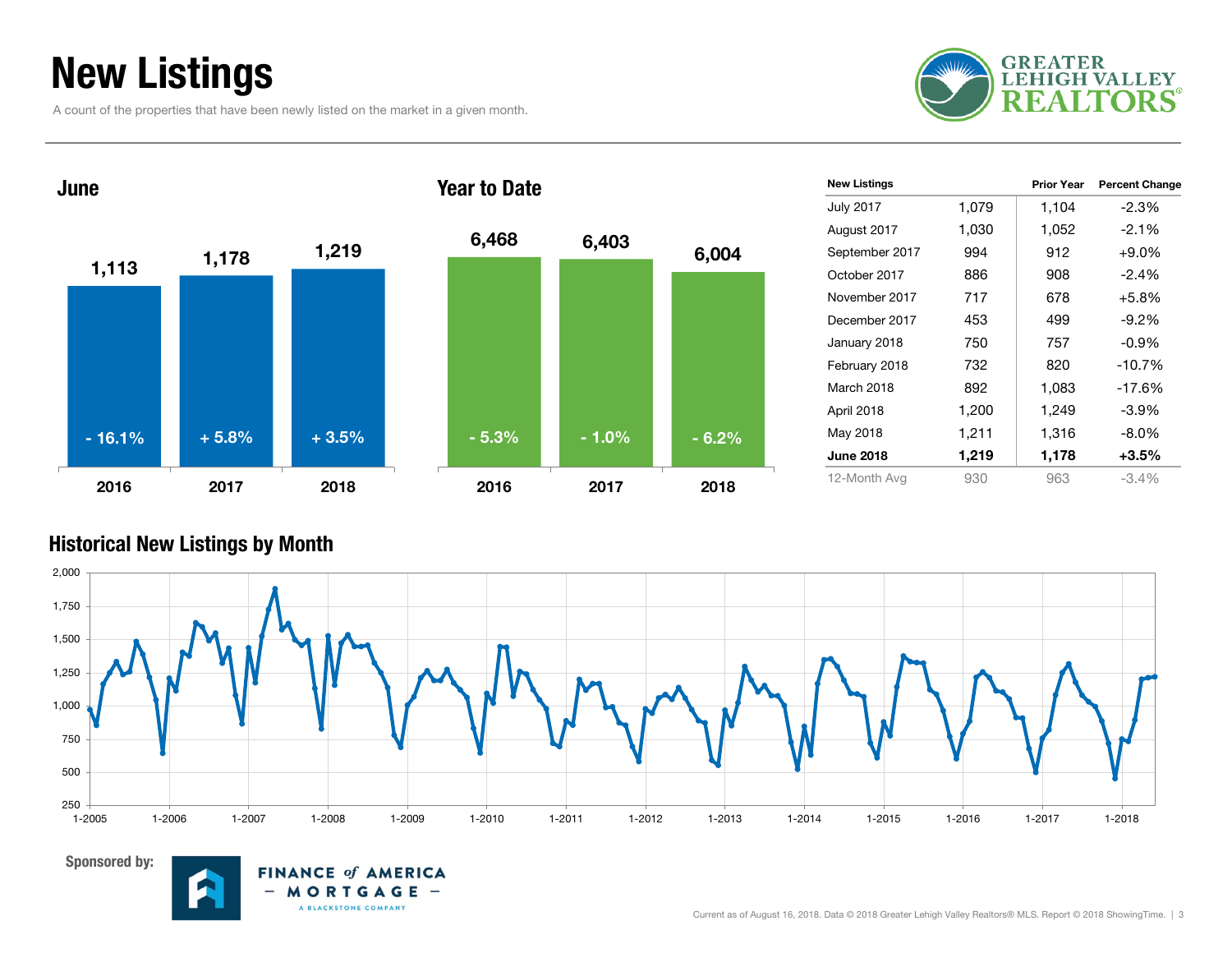### Pending Sales

A count of the properties on which offers have been accepted in a given month.





| <b>Pending Sales</b> |     | <b>Prior Year</b> | <b>Percent Change</b> |
|----------------------|-----|-------------------|-----------------------|
| <b>July 2017</b>     | 778 | 723               | $+7.6%$               |
| August 2017          | 751 | 749               | $+0.3%$               |
| September 2017       | 695 | 654               | $+6.3%$               |
| October 2017         | 704 | 618               | $+13.9%$              |
| November 2017        | 595 | 543               | $+9.6%$               |
| December 2017        | 423 | 427               | $-0.9\%$              |
| January 2018         | 565 | 538               | $+5.0%$               |
| February 2018        | 609 | 638               | $-4.5%$               |
| March 2018           | 716 | 779               | $-8.1%$               |
| April 2018           | 858 | 871               | $-1.5%$               |
| May 2018             | 901 | 905               | $-0.4%$               |
| <b>June 2018</b>     | 864 | 786               | $+9.9\%$              |
| 12-Month Avg         | 705 | 686               | $+2.8%$               |

#### Historical Pending Sales by Month





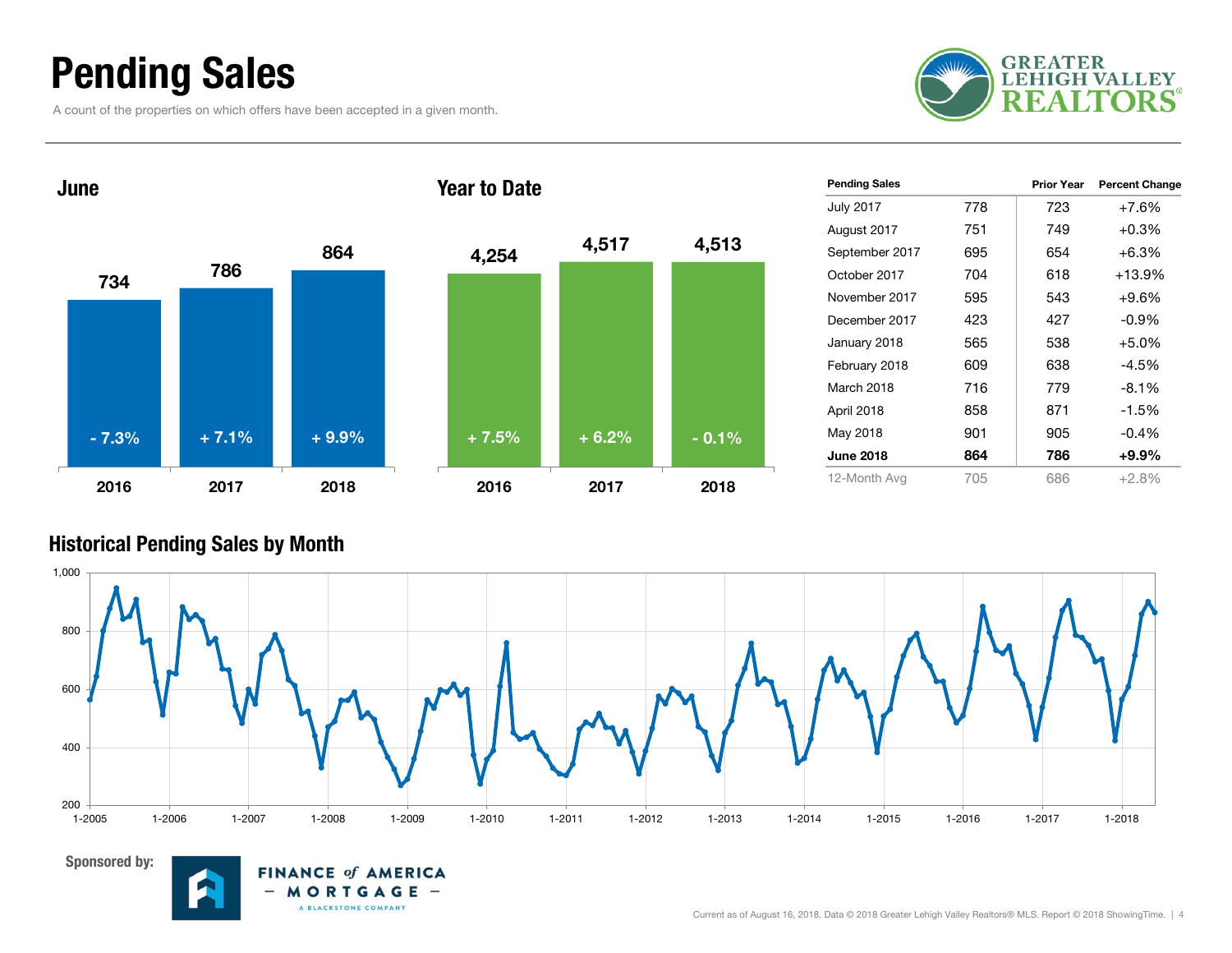### Closed Sales

A count of the actual sales that closed in a given month.





| <b>Closed Sales</b> |     | <b>Prior Year</b> | <b>Percent Change</b> |
|---------------------|-----|-------------------|-----------------------|
| <b>July 2017</b>    | 787 | 747               | $+5.4%$               |
| August 2017         | 866 | 807               | $+7.3%$               |
| September 2017      | 721 | 722               | $-0.1%$               |
| October 2017        | 708 | 713               | $-0.7%$               |
| November 2017       | 692 | 614               | $+12.7%$              |
| December 2017       | 638 | 635               | $+0.5%$               |
| January 2018        | 469 | 431               | +8.8%                 |
| February 2018       | 446 | 451               | $-1.1%$               |
| March 2018          | 618 | 646               | -4.3%                 |
| April 2018          | 612 | 661               | $-7.4\%$              |
| May 2018            | 794 | 836               | -5.0%                 |
| <b>June 2018</b>    | 879 | 961               | $-8.5\%$              |
| 12-Month Avg        | 686 | 685               | $+0.1\%$              |

#### Historical Closed Sales by Month





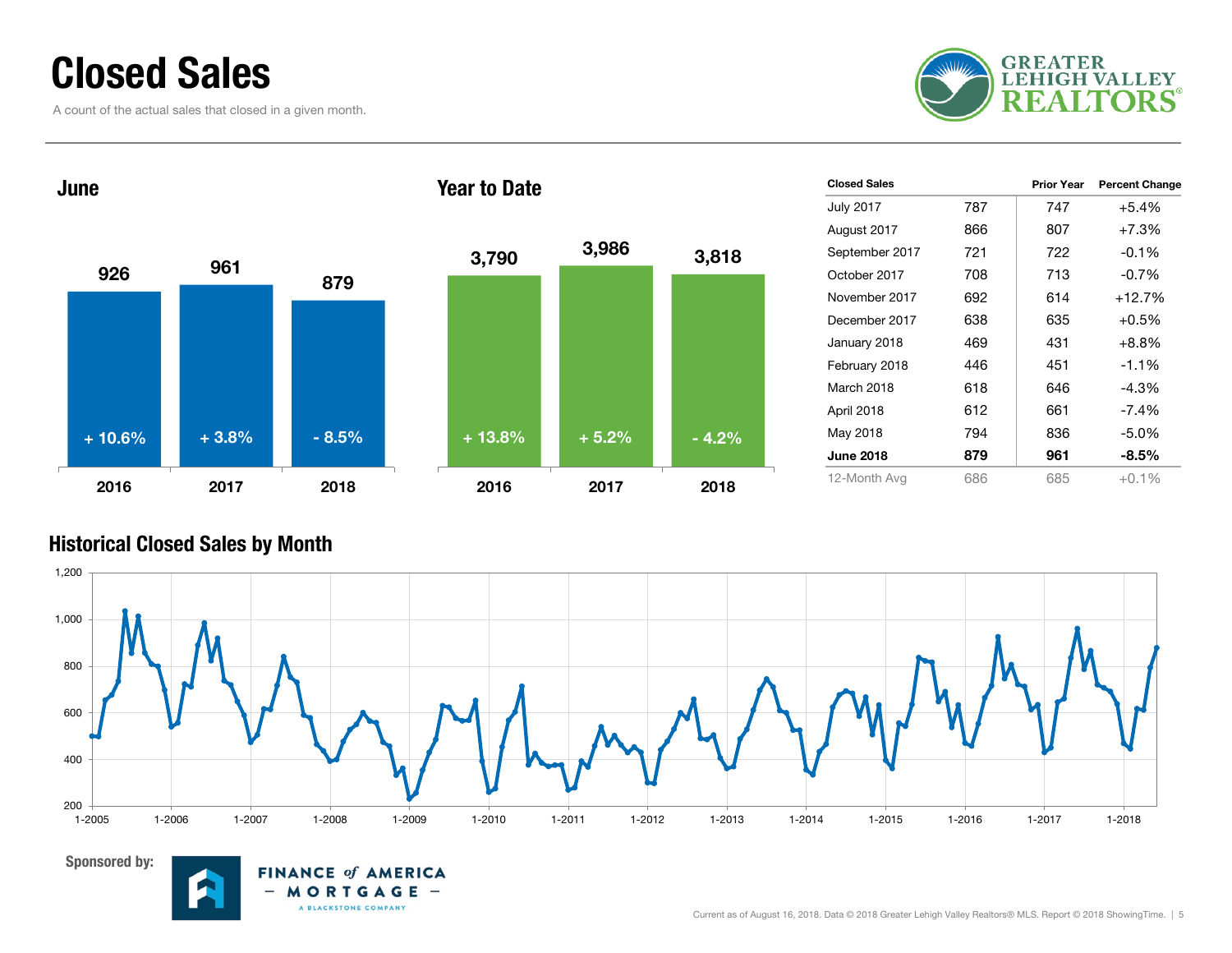### Days on Market Until Sale

Average number of days between when a property is listed and when an offer is accepted in a given month.





**FINANCE of AMERICA** MORTGAGE -A BLACKSTONE COMPANY

| Days on Market   |    | <b>Prior Year</b> | <b>Percent Change</b> |
|------------------|----|-------------------|-----------------------|
| <b>July 2017</b> | 42 | 55                | $-23.6%$              |
| August 2017      | 38 | 56                | $-32.1%$              |
| September 2017   | 42 | 54                | $-22.2\%$             |
| October 2017     | 44 | 55                | $-20.0%$              |
| November 2017    | 43 | 57                | $-24.6%$              |
| December 2017    | 51 | 69                | $-26.1%$              |
| January 2018     | 47 | 60                | $-21.7%$              |
| February 2018    | 49 | 63                | $-22.2\%$             |
| March 2018       | 53 | 68                | $-22.1\%$             |
| April 2018       | 48 | 59                | $-18.6%$              |
| May 2018         | 41 | 49                | $-16.3%$              |
| <b>June 2018</b> | 34 | 38                | $-10.5%$              |
| 12-Month Avg*    | 43 | 56                | $-23.2%$              |

\* Average Days on Market of all properties from July 2017 through June 2018. This is not the average of the individual figures above.



#### Historical Days on Market Until Sale by Month

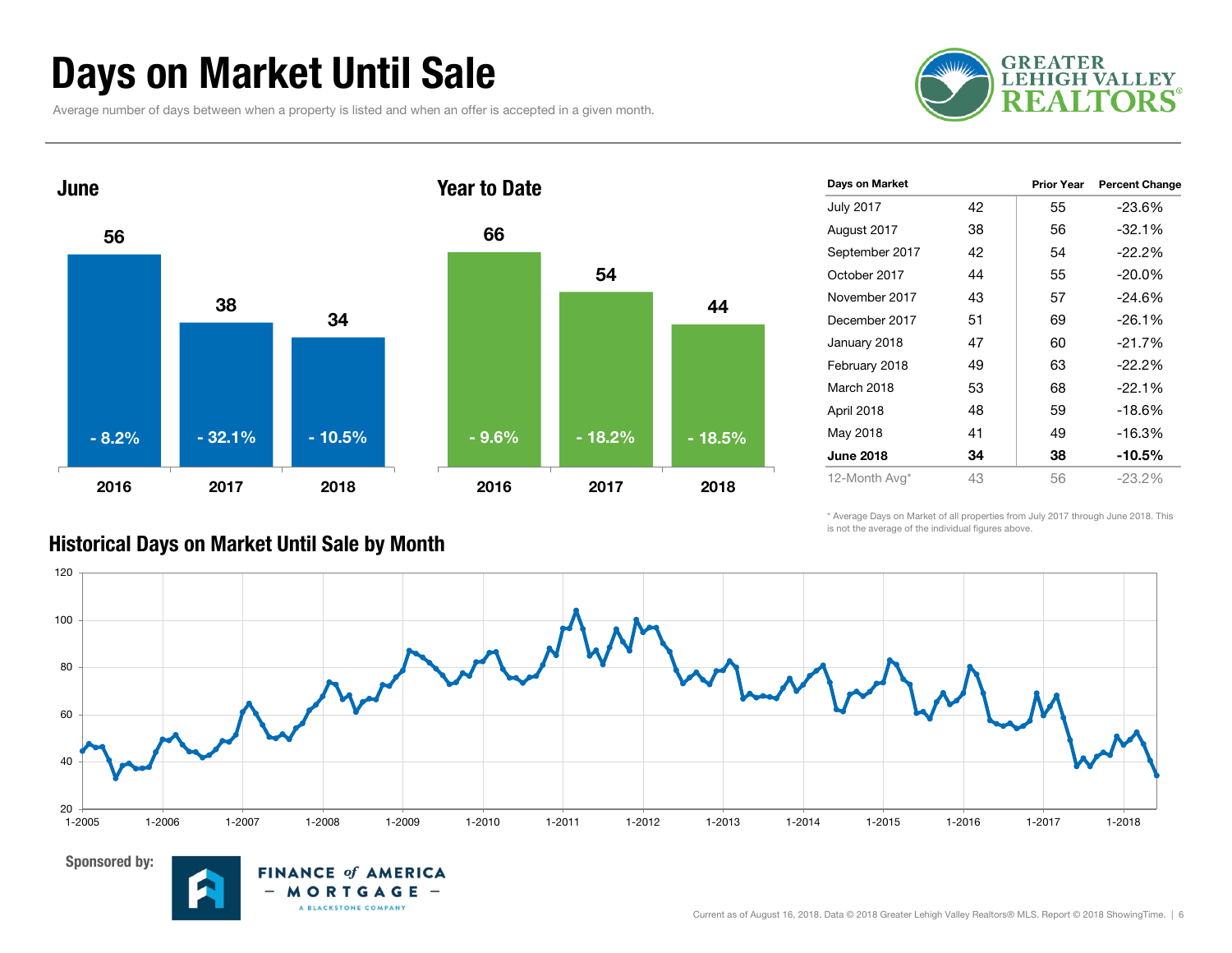### Median Sales Price

Point at which half of the sales sold for more and half sold for less, not accounting for seller concessions, in a given month.



June

Sponsored by:





**FINANCE of AMERICA** MORTGAGE -

A BLACKSTONE COMPANY

 $-$ 



| <b>Median Sales Price</b> |           | <b>Prior Year</b> | <b>Percent Change</b> |
|---------------------------|-----------|-------------------|-----------------------|
| <b>July 2017</b>          | \$189,900 | \$188,900         | $+0.5%$               |
| August 2017               | \$200,000 | \$197,500         | $+1.3%$               |
| September 2017            | \$188,500 | \$180,100         | $+4.7%$               |
| October 2017              | \$189,950 | \$173,000         | $+9.8%$               |
| November 2017             | \$185,000 | \$175,000         | $+5.7%$               |
| December 2017             | \$183,750 | \$177,000         | $+3.8%$               |
| January 2018              | \$190,000 | \$169,000         | +12.4%                |
| February 2018             | \$174,450 | \$170,000         | $+2.6%$               |
| March 2018                | \$200,000 | \$170,000         | +17.6%                |
| April 2018                | \$192,500 | \$175,000         | +10.0%                |
| May 2018                  | \$200,000 | \$183,105         | $+9.2\%$              |
| <b>June 2018</b>          | \$207,750 | \$199,900         | $+3.9\%$              |
| 12-Month Med*             | \$192,500 | \$180,000         | $+6.9\%$              |

\* Median Sales Price of all properties from July 2017 through June 2018. This is not the average of the individual figures above.



#### Historical Median Sales Price by Month

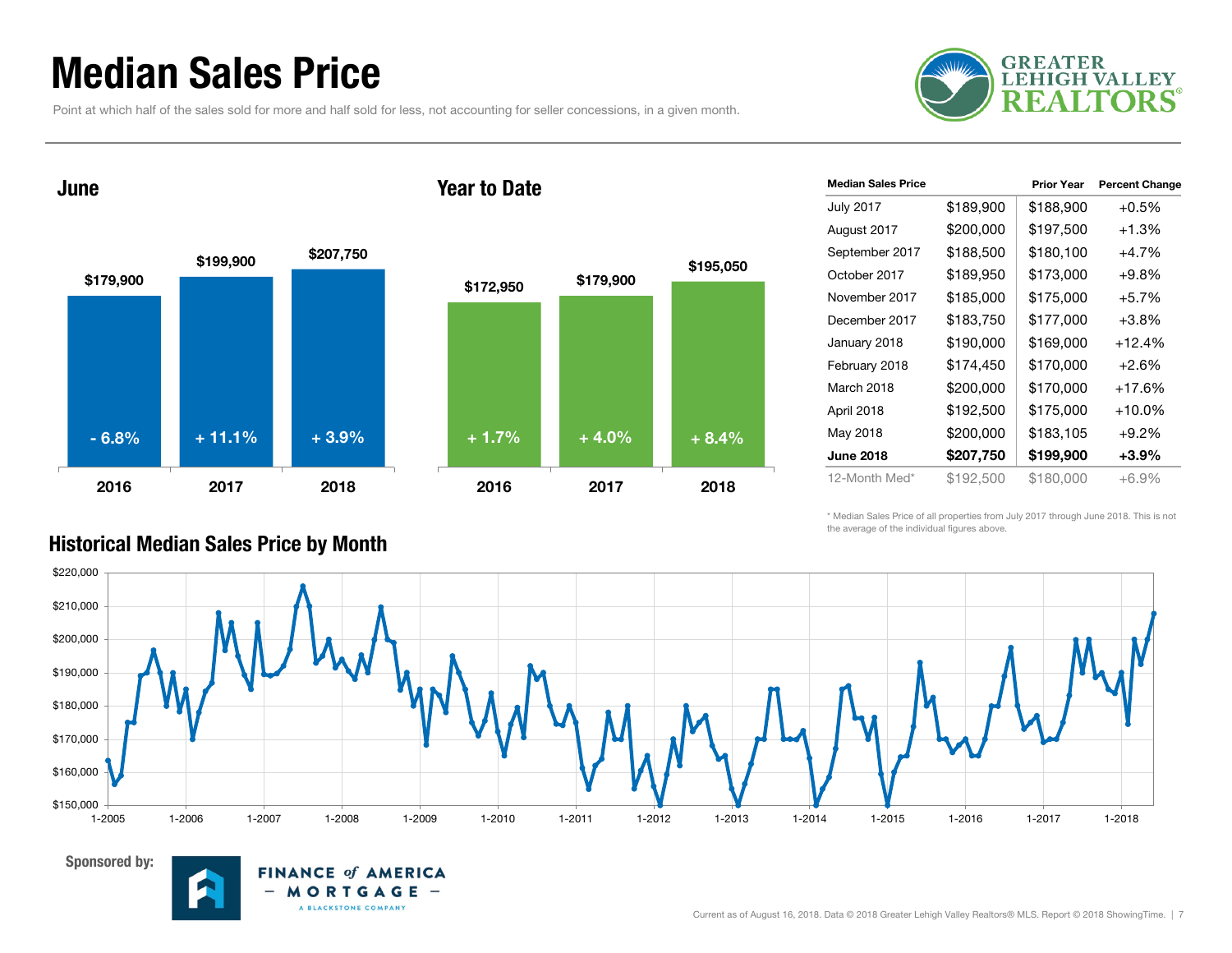### Average Sales Price

Average sales price for all closed sales, not accounting for seller concessions, in a given month.



\$205,965 \$232,579 \$238,787 2016 2017 2018 June \$199,898 \$210,393 2016 2017 2018 Year to Date - 6.5% + 12.9% + 2.7% + 0.7% + 5.3% + 7.8%

> **FINANCE of AMERICA** MORTGAGE -

> > A BLACKSTONE COMPANY

 $-$ 

| Avg. Sales Price |           | <b>Prior Year</b> | <b>Percent Change</b> |
|------------------|-----------|-------------------|-----------------------|
| <b>July 2017</b> | \$222,651 | \$211,578         | $+5.2\%$              |
| August 2017      | \$224,720 | \$228,350         | -1.6%                 |
| September 2017   | \$219,613 | \$215,394         | $+2.0%$               |
| October 2017     | \$215,708 | \$196,152         | $+10.0\%$             |
| November 2017    | \$217,464 | \$197,581         | $+10.1%$              |
| December 2017    | \$220,122 | \$202,879         | $+8.5%$               |
| January 2018     | \$228,597 | \$194,421         | $+17.6%$              |
| February 2018    | \$210,347 | \$208,197         | $+1.0\%$              |
| March 2018       | \$230,998 | \$196,949         | $+17.3%$              |
| April 2018       | \$220,799 | \$204,045         | $+8.2%$               |
| May 2018         | \$223,485 | \$209,714         | $+6.6\%$              |
| <b>June 2018</b> | \$238,787 | \$232,579         | $+2.7\%$              |
| 12-Month Avg*    | \$223,337 | \$209,927         | $+6.4%$               |

\* Avg. Sales Price of all properties from July 2017 through June 2018. This is not the average of the individual figures above.



\$226,885

#### Historical Average Sales Price by Month

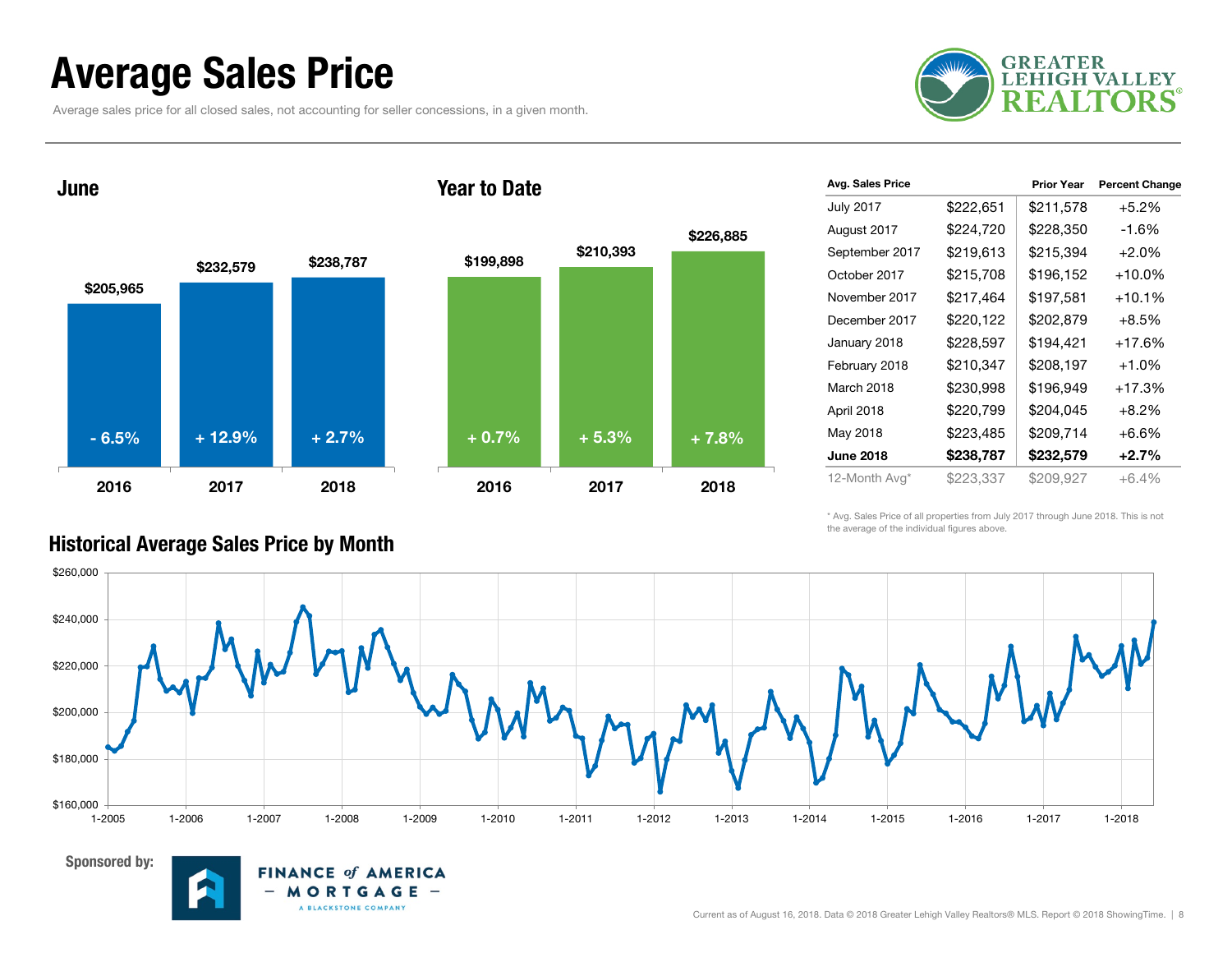### Percent of List Price Received

Percentage found when dividing a property's sales price by its most recent list price, then taking the average for all properties sold in a given month, not accounting for seller concessions.





| <b>Pct. of List Price Received</b> |       | <b>Prior Year</b> | <b>Percent Change</b> |
|------------------------------------|-------|-------------------|-----------------------|
| <b>July 2017</b>                   | 98.3% | 97.4%             | $+0.9%$               |
| August 2017                        | 97.7% | 97.5%             | $+0.2\%$              |
| September 2017                     | 97.6% | 97.5%             | $+0.1\%$              |
| October 2017                       | 97.8% | 96.8%             | $+1.0%$               |
| November 2017                      | 98.1% | 96.7%             | $+1.4%$               |
| December 2017                      | 97.5% | 97.2%             | $+0.3%$               |
| January 2018                       | 97.4% | 96.4%             | $+1.0%$               |
| February 2018                      | 97.6% | 97.3%             | $+0.3%$               |
| March 2018                         | 98.2% | 97.8%             | $+0.4%$               |
| April 2018                         | 98.1% | 97.8%             | $+0.3%$               |
| May 2018                           | 98.9% | 97.7%             | $+1.2%$               |
| <b>June 2018</b>                   | 98.6% | 98.2%             | $+0.4%$               |
| 12-Month Avg*                      | 98.0% | 97.4%             | +0.6%                 |

\* Average Pct. of List Price Received for all properties from July 2017 through June 2018. This is not the average of the individual figures above.





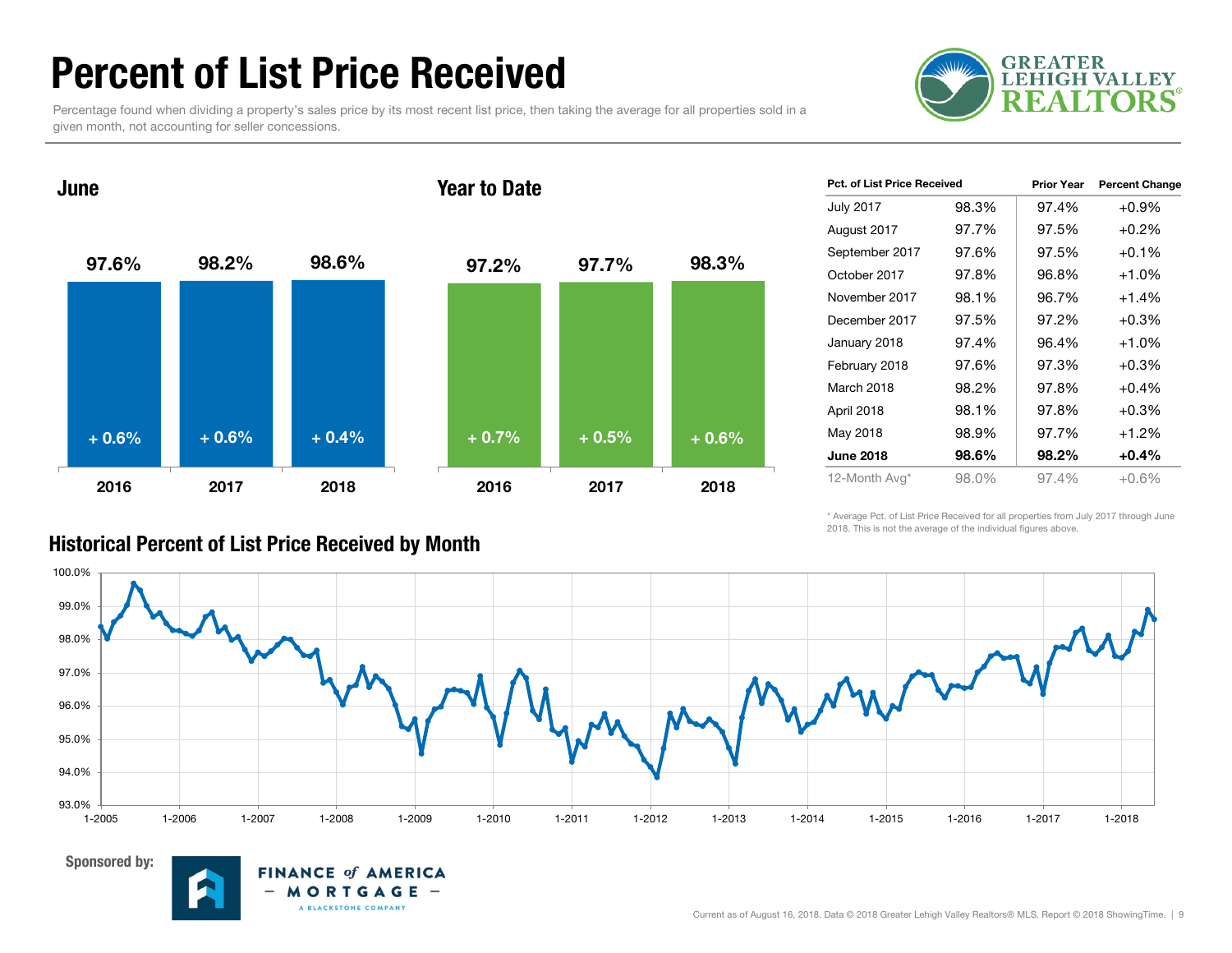## Housing Affordability Index

This index measures housing affordability for the region. For example, an index of 120 means the median household income is 120% of what is necessary to qualify for the median-priced home under prevailing interest rates. A higher number means greater affordability.





| <b>Affordability Index</b> |     | <b>Prior Year</b> | <b>Percent Change</b> |
|----------------------------|-----|-------------------|-----------------------|
| <b>July 2017</b>           | 174 | 180               | -3.3%                 |
| August 2017                | 167 | 173               | -3.5%                 |
| September 2017             | 177 | 189               | $-6.3%$               |
| October 2017               | 172 | 199               | $-13.6%$              |
| November 2017              | 179 | 187               | $-4.3%$               |
| December 2017              | 178 | 179               | $-0.6%$               |
| January 2018               | 167 | 185               | $-9.7%$               |
| February 2018              | 181 | 189               | $-4.2\%$              |
| March 2018                 | 157 | 188               | $-16.5%$              |
| April 2018                 | 161 | 187               | $-13.9%$              |
| May 2018                   | 155 | 180               | $-13.9%$              |
| <b>June 2018</b>           | 150 | 165               | $-9.1%$               |
| 12-Month Avg               | 168 | 168               | $0.0\%$               |

#### Historical Housing Affordability Index by Month



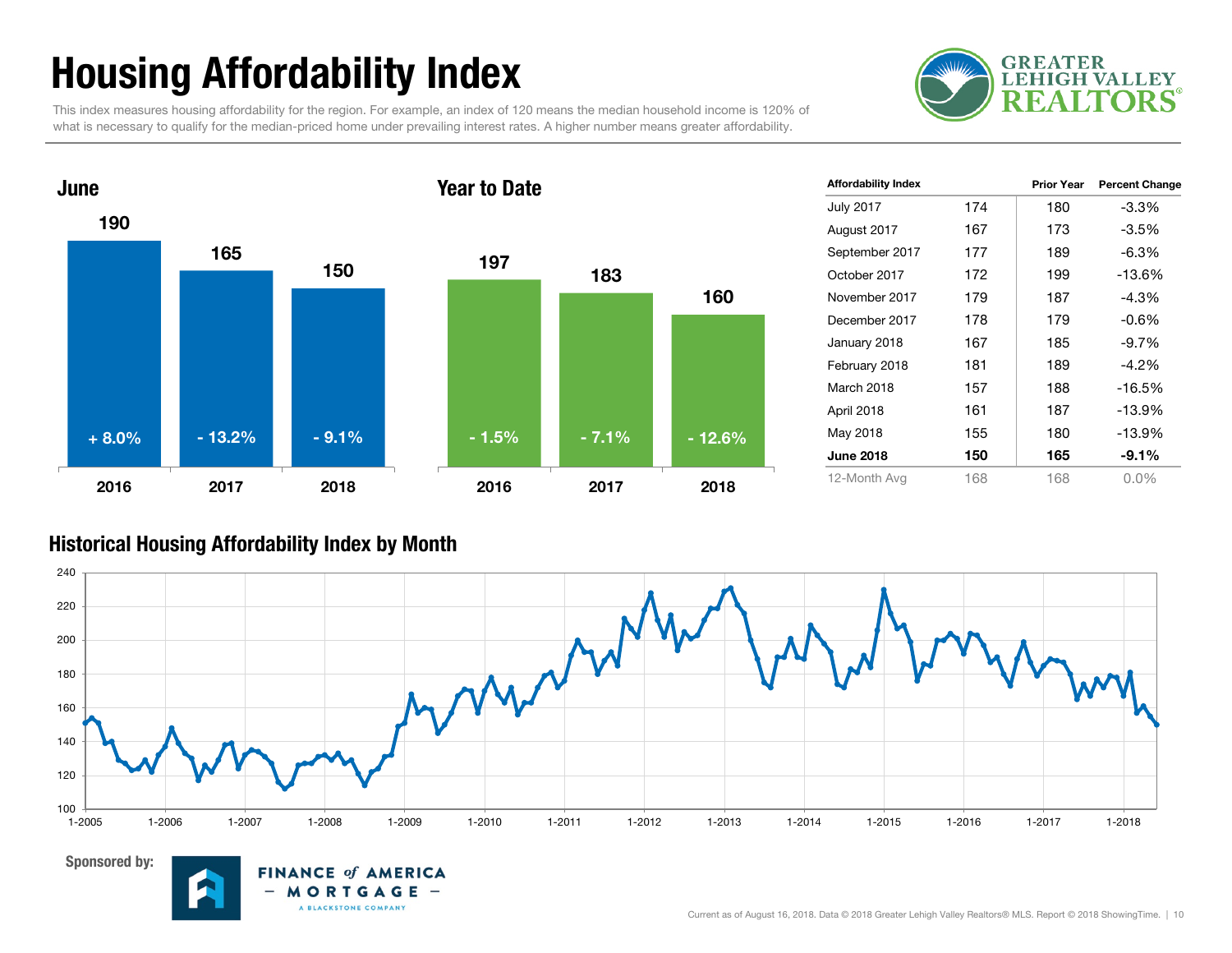### Inventory of Homes Available

The number of properties available for sale in active status at the end of a given month.





| Inventory        |       | <b>Prior Year</b> | <b>Percent Change</b> |
|------------------|-------|-------------------|-----------------------|
| <b>July 2017</b> | 2,514 | 3,252             | $-22.7%$              |
| August 2017      | 2,451 | 3,148             | $-22.1%$              |
| September 2017   | 2,407 | 2,979             | $-19.2%$              |
| October 2017     | 2,241 | 2,871             | $-21.9%$              |
| November 2017    | 2,086 | 2,637             | $-20.9%$              |
| December 2017    | 1,743 | 2,257             | $-22.8%$              |
| January 2018     | 1,681 | 2,164             | $-22.3%$              |
| February 2018    | 1,618 | 2,153             | $-24.8%$              |
| March 2018       | 1,591 | 2,193             | $-27.5%$              |
| April 2018       | 1,707 | 2,320             | $-26.4%$              |
| May 2018         | 1,829 | 2,451             | $-25.4%$              |
| <b>June 2018</b> | 1,941 | 2,523             | $-23.1%$              |
| 12-Month Avg*    | 1,984 | 2,579             | $-23.1%$              |

\* Inventory for all properties from July 2017 through June 2018. This is not the average of the individual figures above.





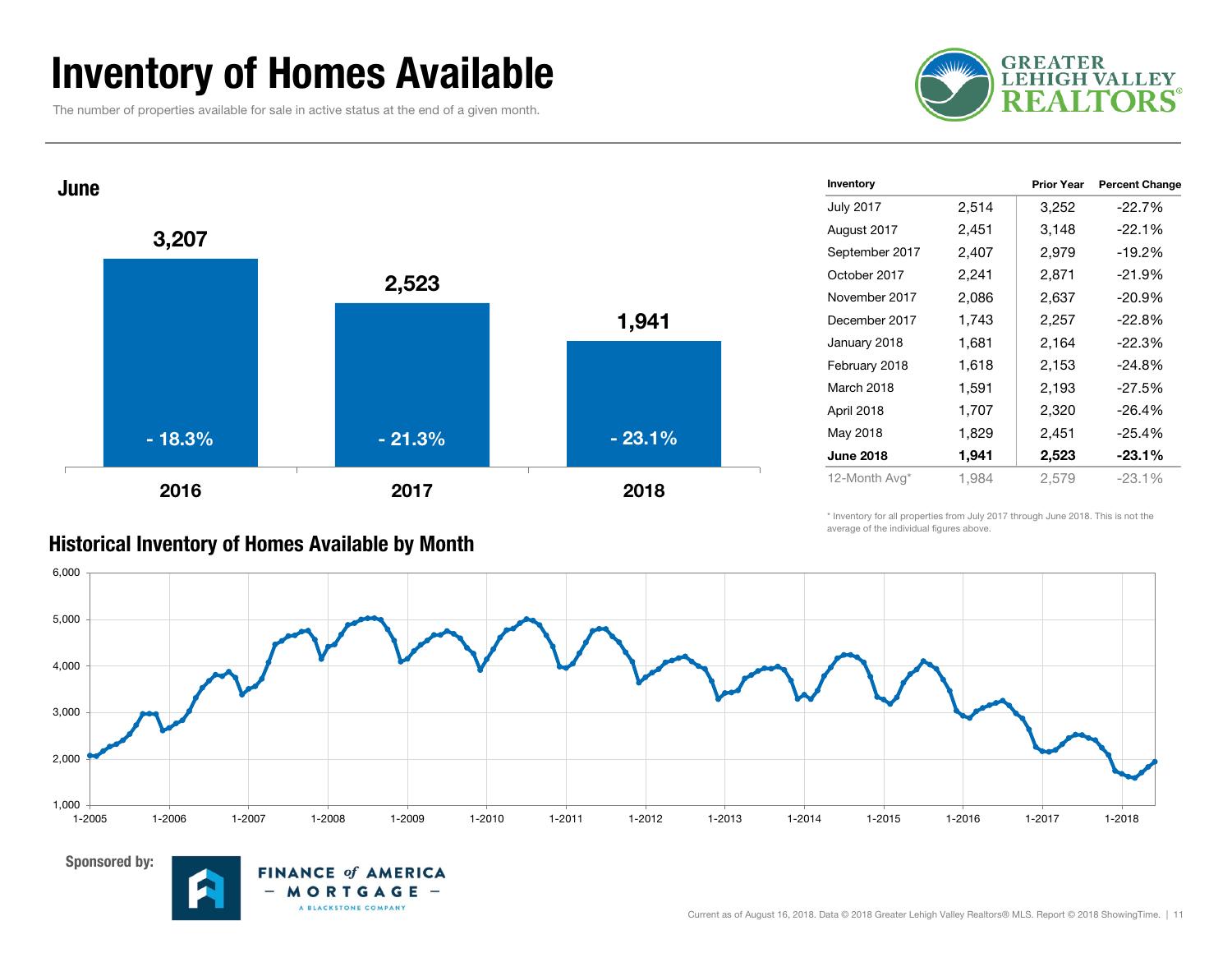### Months Supply of Inventory

The inventory of homes for sale at the end of a given month, divided by the average monthly pending sales from the last 12 months.





| <b>Months Supply</b> |     | Prior Year | <b>Percent Change</b> |
|----------------------|-----|------------|-----------------------|
| <b>July 2017</b>     | 3.6 | 4.9        | $-26.5%$              |
| August 2017          | 3.5 | 4.7        | $-25.5%$              |
| September 2017       | 3.5 | 4.5        | $-22.2%$              |
| October 2017         | 3.2 | 4.3        | $-25.6%$              |
| November 2017        | 3.0 | 3.9        | $-23.1%$              |
| December 2017        | 2.5 | 3.4        | $-26.5%$              |
| January 2018         | 2.4 | 3.2        | $-25.0%$              |
| February 2018        | 2.3 | 3.2        | $-28.1%$              |
| March 2018           | 2.3 | 3.3        | $-30.3%$              |
| April 2018           | 2.4 | 3.5        | $-31.4%$              |
| May 2018             | 2.6 | 3.6        | $-27.8%$              |
| <b>June 2018</b>     | 2.8 | 3.7        | $-24.3\%$             |
| 12-Month Avg*        | 2.8 | 3.8        | $-26.3\%$             |

\* Months Supply for all properties from July 2017 through June 2018. This is not the average of the individual figures above.



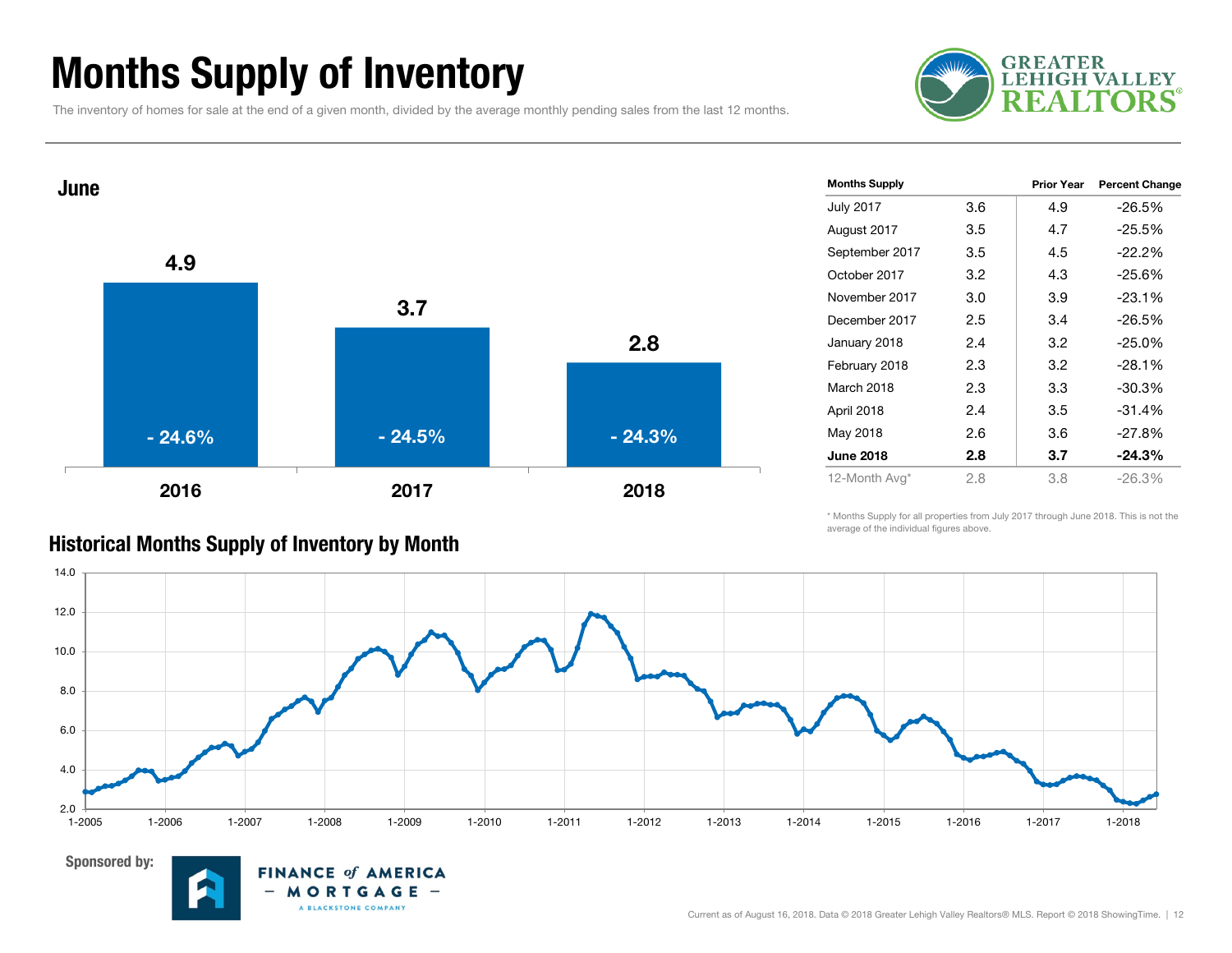### Activity by School District



New Listings, Closed Sales, and Average Sales Price are based on year-to-date (YTD) figures. Homes for Sale is based on monthly figures.

|                                                                 | <b>New Listings</b> |                 |           | <b>Pending Sales</b> |                 |          | <b>Closed Sales</b> |                 |          | <b>Avg. Sales Price</b> |                 |          | <b>Inventory</b> |                |          |
|-----------------------------------------------------------------|---------------------|-----------------|-----------|----------------------|-----------------|----------|---------------------|-----------------|----------|-------------------------|-----------------|----------|------------------|----------------|----------|
|                                                                 | <b>YTD 2017</b>     | <b>YTD 2018</b> | $+/-$     | <b>YTD 2017</b>      | <b>YTD 2018</b> | $+/-$    | <b>YTD 2017</b>     | <b>YTD 2018</b> | $+/-$    | <b>YTD 2017</b>         | <b>YTD 2018</b> | $+/-$    | 6-2017           | 6-2018         | $+/-$    |
| <b>Lehigh and Northampton</b><br><b>County School Districts</b> | 6,403               | 6,004           | $-6.2%$   | 4,517                | 4,513           | $-0.1%$  | 3,986               | 3,818           | $-4.2%$  | \$210,393               | \$226,885       | $+7.8%$  | 2,523            | 1,941          | $-23.1%$ |
| Allentown                                                       | 821                 | 772             | $-6.0%$   | 627                  | 649             | $+3.5%$  | 577                 | 548             | $-5.0%$  | \$113,997               | \$124,254       | $+9.0%$  | 308              | 192            | $-37.7%$ |
| Catasaugua                                                      | 83                  | 71              | $-14.5%$  | 66                   | 61              | $-7.6%$  | 65                  | 64              | $-1.5%$  | \$154,766               | \$156,808       | $+1.3%$  | 26               | 19             | $-26.9%$ |
| East Penn                                                       | 593                 | 557             | $-6.1%$   | 436                  | 423             | $-3.0%$  | 369                 | 348             | $-5.7%$  | \$245,849               | \$259,041       | $+5.4%$  | 179              | 152            | $-15.1%$ |
| Northern Lehigh                                                 | 137                 | 139             | $+1.5%$   | 93                   | 91              | $-2.2%$  | 91                  | 87              | $-4.4%$  | \$150,764               | \$154,198       | $+2.3%$  | 77               | 74             | $-3.9%$  |
| Northwestern Lehigh                                             | 107                 | 98              | $-8.4%$   | 61                   | 67              | $+9.8%$  | 54                  | 56              | $+3.7%$  | \$275,549               | \$273,560       | $-0.7%$  | 74               | 57             | $-23.0%$ |
| Parkland                                                        | 635                 | 591             | $-6.9%$   | 442                  | 425             | $-3.8%$  | 382                 | 360             | $-5.8%$  | \$267,725               | \$272,129       | $+1.6%$  | 237              | 196            | $-17.3%$ |
| Salisbury                                                       | 119                 | 127             | $+6.7%$   | 94                   | 90              | $-4.3%$  | 85                  | 74              | $-12.9%$ | \$240,377               | \$261,610       | $+8.8%$  | 48               | 45             | $-6.3%$  |
| Southern Lehigh                                                 | 267                 | 252             | $-5.6%$   | 199                  | 188             | $-5.5%$  | 179                 | 159             | $-11.2%$ | \$389,430               | \$445,913       | $+14.5%$ | 108              | 90             | $-16.7%$ |
| Whitehall                                                       | 297                 | 255             | $-14.1%$  | 203                  | 209             | $+3.0%$  | 180                 | 168             | $-6.7%$  | \$170,645               | \$191,354       | $+12.1%$ | 107              | 65             | $-39.3%$ |
| <b>Bangor Area</b>                                              | 252                 | 231             | $-8.3%$   | 153                  | 136             | $-11.1%$ | 130                 | 114             | $-12.3%$ | \$185,666               | \$192,282       | $+3.6%$  | 145              | 121            | $-16.6%$ |
| Bethlehem                                                       | 1,112               | 1,115           | $+0.3%$   | 808                  | 888             | $+9.9%$  | 709                 | 742             | $+4.7%$  | \$191,512               | \$218,629       | $+14.2%$ | 388              | 304            | $-21.6%$ |
| Easton                                                          | 737                 | 691             | $-6.2%$   | 495                  | 503             | $+1.6%$  | 446                 | 435             | $-2.5%$  | \$202,650               | \$221,619       | $+9.4%$  | 309              | 229            | $-25.9%$ |
| Nazareth                                                        | 361                 | 305             | $-15.5%$  | 240                  | 199             | $-17.1%$ | 203                 | 167             | $-17.7%$ | \$297,036               | \$302,025       | $+1.7%$  | 128              | 107            | $-16.4%$ |
| Northampton                                                     | 402                 | 335             | $-16.7%$  | 274                  | 252             | $-8.0%$  | 233                 | 217             | $-6.9%$  | \$199,582               | \$227,901       | $+14.2%$ | 168              | 111            | $-33.9%$ |
| Pen Argyl                                                       | 118                 | 110             | $-6.8%$   | 80                   | 62              | $-22.5%$ | 65                  | 56              | $-13.8%$ | \$183,190               | \$180,617       | $-1.4%$  | 52               | 51             | $-1.9%$  |
| Saucon Valley                                                   | 199                 | 196             | $-1.5%$   | 144                  | 140             | $-2.8%$  | 122                 | 117             | $-4.1%$  | \$285,472               | \$307,549       | $+7.7%$  | 89               | 70             | $-21.3%$ |
| Wilson                                                          | 163                 | 159             | $-2.5%$   | 102                  | 130             | $+27.5%$ | 96                  | 106             | $+10.4%$ | \$167,261               | \$210,450       | $+25.8%$ | 80               | 58             | $-27.5%$ |
| Carbon County*                                                  | 469                 | 610             | $+30.1%$  | 301                  | 372             | $+23.6%$ | 263                 | 314             | $+19.4%$ | \$129,367               | \$138,046       | $+6.7%$  | 331              | 359            | $+8.5%$  |
| Jim Thorpe                                                      | 175                 | 319             | $+82.3%$  | 104                  | 168             | $+61.5%$ | 81                  | 121             | $+49.4%$ | \$140,377               | \$151,594       | $+8.0%$  | 128              | 200            | $+56.3%$ |
| Lehighton                                                       | 125                 | 110             | $-12.0%$  | 80                   | 86              | $+7.5%$  | 77                  | 77              | 0.0%     | \$136,597               | \$148,643       | $+8.8%$  | 82               | 57             | $-30.5%$ |
| Palmerton                                                       | 103                 | 103             | 0.0%      | 76                   | 72              | $-5.3%$  | 67                  | 73              | $+9.0%$  | \$148,368               | \$147,413       | $-0.6%$  | 61               | 52             | $-14.8%$ |
| Panther Valley                                                  | 58                  | 63              | $+8.6%$   | 31                   | 39              | $+25.8%$ | 28                  | 37              | $+32.1%$ | \$49,551                | \$63,218        | $+27.6%$ | 50               | 39             | $-22.0%$ |
| Weatherly                                                       | 5                   | 10              | $+100.0%$ | 6                    | 5               | $-16.7%$ | 6                   | 2               | $-66.7%$ | \$73,384                | \$94.750        | $+29.1%$ | 4                | $\overline{7}$ | $+75.0%$ |

\* Carbon County data includes listings in the Hazelton Area School District, which is not a school district in GLVR's footprint.



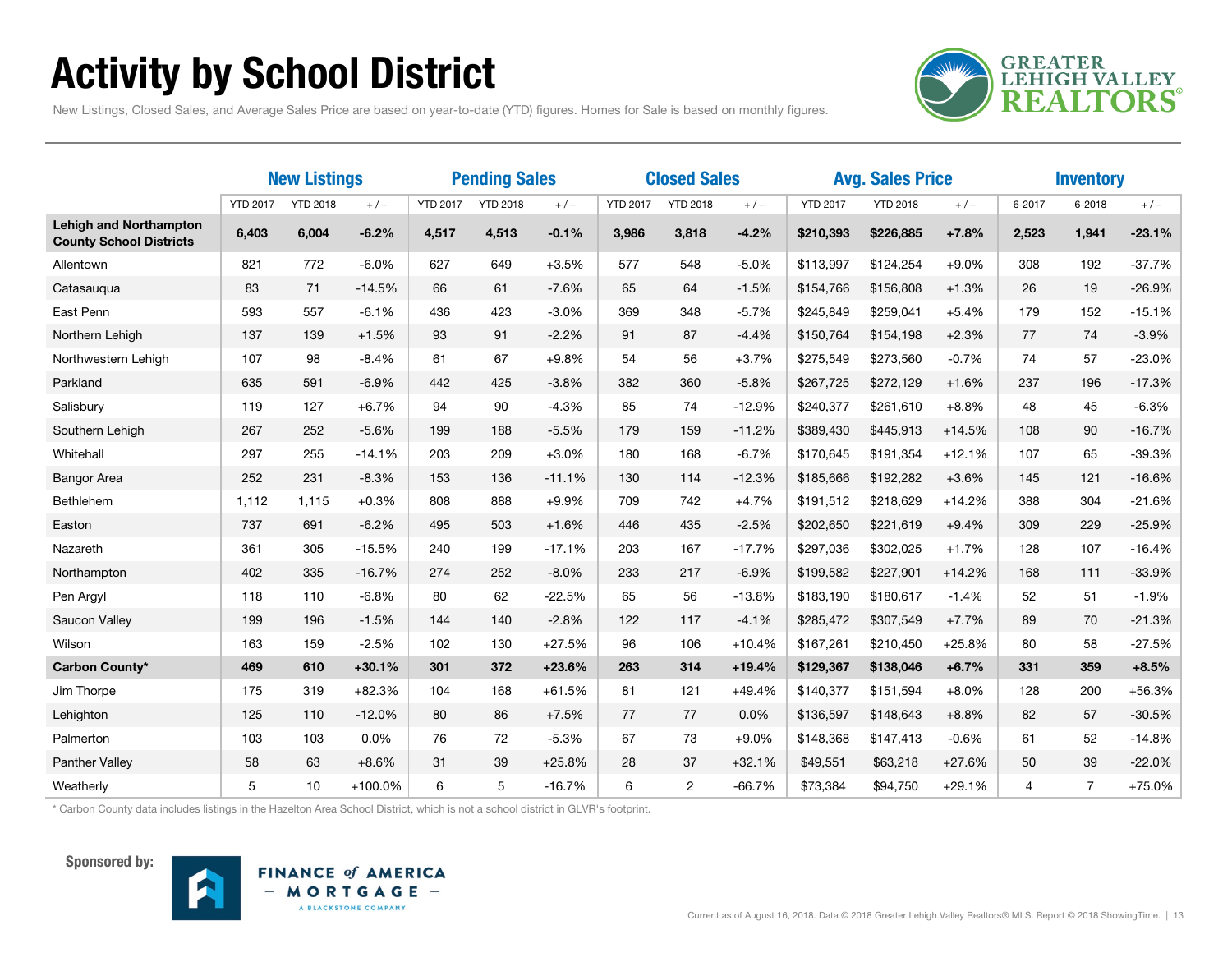### Lender-Mediated Activity



Metrics are based on year-to-date (YTD) figures. Lender-mediated properties are those marked as "Foreclosed," "REO," "Bank Owned," "Pre-Foreclosure" or "Short Sale." Residential activity only. The YTD data point represents all traditional and lender-mediated activity. Share is the market share of lender-mediated activity for each area.

|                                                                 |                | <b>Inventory</b> |       | <b>Closed Sales</b> |                          |       | <b>Median Sales Price (YTD)</b> |          |                 |           | <b>Avg. Sales Price (YTD)</b> |          |                 |           |
|-----------------------------------------------------------------|----------------|------------------|-------|---------------------|--------------------------|-------|---------------------------------|----------|-----------------|-----------|-------------------------------|----------|-----------------|-----------|
|                                                                 | 06-2018        | Lender-Mediated  | Share |                     | YTD 2018 Lender-Mediated | Share | Traditional                     | $+/-$    | Lender-Mediated | $+/-$     | Traditional                   | $+/-$    | Lender-Mediated | $+/-$     |
| <b>Lehigh and Northampton</b><br><b>County School Districts</b> | 1,941          | 59               | 3.0%  | 3,818               | 172                      | 4.5%  | \$200,000                       | $+8.1%$  | \$106,450       | $-3.2%$   | \$200,000                     | $-7.3%$  | \$141,860       | $+11.9%$  |
| Allentown                                                       | 192            | 10               | 5.2%  | 548                 | 30                       | 5.5%  | \$122,250                       | $+6.3%$  | \$73,207        | $+12.6%$  | \$126,880                     | $+7.8%$  | \$78,909        | $-0.9%$   |
| Catasauqua                                                      | 19             | $\mathbf{1}$     | 5.3%  | 64                  | $7^{\circ}$              | 10.9% | \$146,000                       | $-2.6%$  | \$105,000       | $+30.0%$  | \$163,917                     | $+3.0%$  | \$98,922        | $-3.4%$   |
| East Penn                                                       | 152            | $\overline{c}$   | 1.3%  | 348                 | $\overline{7}$           | 2.0%  | \$234,075                       | $+6.4%$  | \$175,000       | $-2.8%$   | \$260,236                     | $+5.1%$  | \$201,036       | $+1.0%$   |
| Northern Lehigh                                                 | 74             | $\overline{4}$   | 5.4%  | 87                  | 5                        | 5.7%  | \$154,450                       | $-0.4%$  | \$83,000        | $+5.4%$   | \$156,566                     | $-0.5%$  | \$115,360       | +38.9%    |
| Northwestern Lehigh                                             | 57             | 0                | 0.0%  | 56                  | 3                        | 5.4%  | \$244,000                       | $+1.7%$  | \$259,900       | $+62.0%$  | \$274,979                     | $-1.8%$  | \$248,483       | $+54.9%$  |
| Parkland                                                        | 196            | $\overline{4}$   | 2.0%  | 360                 | 10                       | 2.8%  | \$260,988                       | $+2.3%$  | \$168,500       | $+21.7%$  | \$274,171                     | $+0.9%$  | \$200,675       | $+38.5%$  |
| Salisbury                                                       | 45             | $\overline{2}$   | 4.4%  | 74                  | $\overline{c}$           | 2.7%  | \$207,700                       | $-0.1%$  | \$129,000       | $-19.6%$  | \$265,294                     | $+8.4%$  | \$129,000       | $-14.9%$  |
| Southern Lehigh                                                 | 90             | $\overline{2}$   | 2.2%  | 159                 | 3                        | 1.9%  | \$397,975                       | $+13.7%$ | \$159,000       | $-22.7%$  | \$449,985                     | $+13.7%$ | \$234,167       | $+12.9%$  |
| Whitehall                                                       | 65             | 3                | 4.6%  | 168                 | 5                        | 3.0%  | \$186,613                       | $+12.1%$ | \$130,000       | $+22.1%$  | \$193,036                     | $+8.9%$  | \$136,840       | $+33.3%$  |
| <b>Bangor Area</b>                                              | 121            | $\overline{4}$   | 3.3%  | 114                 | 8                        | 7.0%  | \$169,400                       | $-3.2%$  | \$59,000        | $-34.4%$  | \$200,612                     | $+5.7%$  | \$81,912        | $-37.4%$  |
| Bethlehem                                                       | 304            | 11               | 3.6%  | 742                 | 34                       | 4.6%  | \$193,500                       | $+13.2%$ | \$111,701       | $-6.1%$   | \$222,699                     | $+13.7%$ | \$128,588       | $-0.6%$   |
| Easton                                                          | 229            | 9                | 3.9%  | 435                 | 21                       | 4.8%  | \$218,500                       | $+13.8%$ | \$136,500       | $-3.6%$   | \$225,820                     | $+9.4%$  | \$138,805       | $-5.6%$   |
| Nazareth                                                        | 107            | $\mathbf{2}$     | 1.9%  | 167                 | $\overline{7}$           | 4.2%  | \$274,950                       | $+1.8%$  | \$220,000       | $+73.7%$  | \$303,837                     | $+1.4%$  | \$260,614       | $+23.0%$  |
| Northampton                                                     | 111            | $\overline{4}$   | 3.6%  | 217                 | 12                       | 5.5%  | \$227,000                       | $+12.1%$ | \$81,750        | $-37.2%$  | \$235,529                     | $+15.9%$ | \$97,593        | $-33.6%$  |
| Pen Argyl                                                       | 51             | -1               | 2.0%  | 56                  | $\overline{4}$           | 7.1%  | \$155,514                       | $-12.6%$ | \$112,750       | $+7.4%$   | \$180,520                     | $-3.6%$  | \$181,875       | $+86.9%$  |
| Saucon Valley                                                   | 70             | $\mathbf 0$      | 0.0%  | 117                 | $\overline{4}$           | 3.4%  | \$220,000                       | $+12.0%$ | \$447,450       | +310.5%   | \$301,424                     | $+2.5%$  | \$480,600       | +233.0%   |
| Wilson                                                          | 58             | 0                | 0.0%  | 106                 | 10                       | 9.4%  | \$155,000                       | $+15.3%$ | \$67,000        | $-31.3%$  | \$218,359                     | $+29.2%$ | \$134,522       | $-7.1%$   |
| Carbon County*                                                  | 359            | 10               | 2.8%  | 314                 | 28                       | 8.9%  | \$129,500                       | $-1.1%$  | \$70,250        | $+38.1%$  | \$143,144                     | $+0.1%$  | \$86,153        | $+24.1%$  |
| Jim Thorpe                                                      | 200            | 5                | 2.5%  | 121                 | 10                       | 8.3%  | \$141,500                       | $-0.4%$  | \$73,437        | $+17.6%$  | \$157,763                     | $-1.2%$  | \$83,117        | $+31.6%$  |
| Lehighton                                                       | 57             | 3                | 5.3%  | 77                  | $\overline{7}$           | 9.1%  | \$138,950                       | $+6.9%$  | \$95,000        | $-14.4%$  | \$151,753                     | $+5.4%$  | \$117,546       | $+16.3%$  |
| Palmerton                                                       | 52             | 0                | 0.0%  | 73                  | 5                        | 6.8%  | \$138,500                       | $-7.6%$  | \$79,000        | $-3.3%$   | \$150,860                     | $-4.0%$  | \$100,524       | $+20.1%$  |
| <b>Panther Valley</b>                                           | 39             | $\overline{2}$   | 5.1%  | 37                  | $\overline{4}$           | 10.8% | \$52,000                        | $-5.5%$  | \$40,050        | $+100.3%$ | \$65,586                      | $+14.0%$ | \$44,275        | $+44.9%$  |
| Weatherly                                                       | $\overline{7}$ | $\Omega$         | 0.0%  | $\overline{c}$      | 0                        | 0.0%  | \$94,750                        | $-14.3%$ | \$0             | $-100.0%$ | \$94,750                      | $-18.1%$ | \$0             | $-100.0%$ |

\* Carbon County data includes listings in the Hazelton Area School District, which is not a school district in GLVR's footprint.